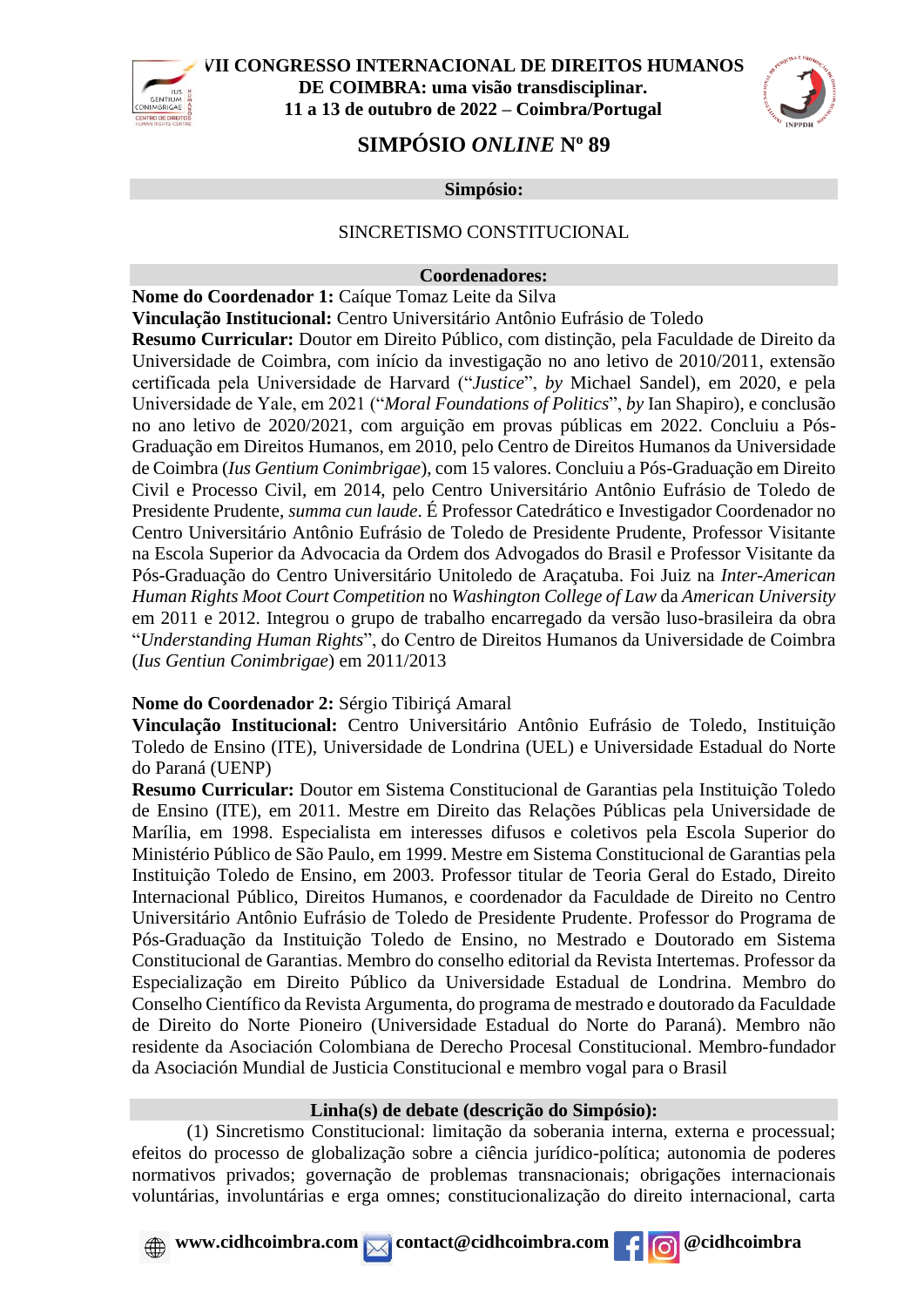



internacional de direitos humanos e teorias de supremacia do direito internacional; constitucionalização do direito da União Europeia e o primado do direito europeu; legitimação das instituições políticas pós-nacionais, cidadania administrativa e global; teorias constitucionais globais; pluralismo constitucional, interconstitucionalismo, transconstitucionalismo e teorias não-hierárquicas do direito público, realização judicial do direito pós-nacional.

(2) Processo Constitucional: instrumentos normativos, processuais e institucionais de concretização dos direitos e garantias constitucionais no Brasil e na América Latina; ações constitucionais e a disciplina de seu procedimento; incorporação, às constituições, de tratados internacionais; controle de constitucionalidade e de convencionalidade; jurisprudência do sistema interamericano de proteção aos direitos humanos e seu diálogo com o controle de constitucionalidade no Supremo Tribunal Federal.

#### **Idioma dos resumos que serão aceitos para apresentação:**

**Português (X) Inglês (X) Espanhol (X)**



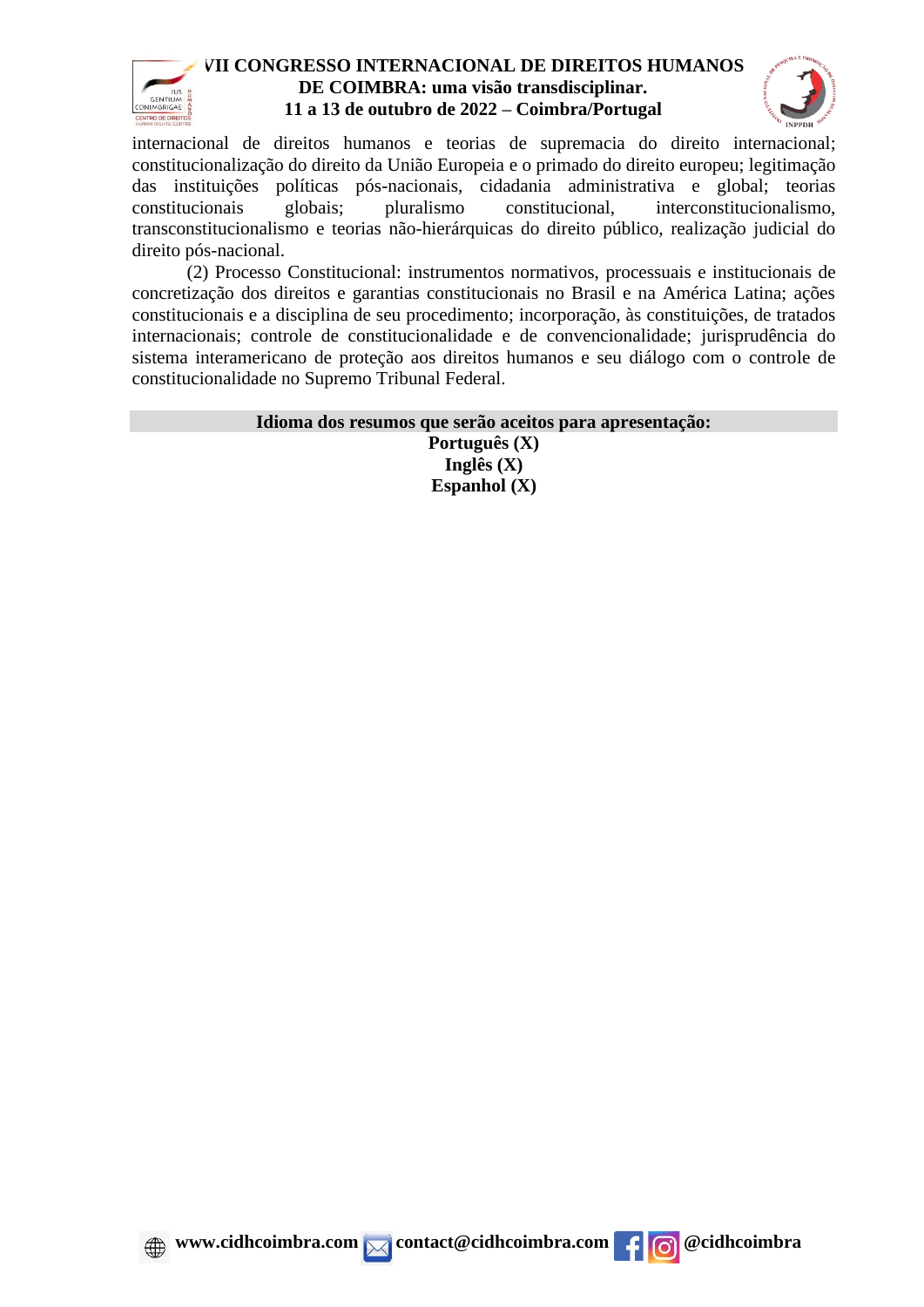



# **ONLINE SYMPOSIUM N<sup>o</sup> 89**

#### **Symposium:**

#### CONSTITUTIONAL SYNCRETISM

#### **Coordinators:**

**Name of Coordinator 1:** Caíque Tomaz Leite da Silva **Institution:** Antonio Eufrasio de Toledo University Center

**Curricular Summary:** PhD in Public Law, with distinction, from the Faculty of Law of the University of Coimbra, starting the research in the academic year 2010/2011, extension certified by Harvard University ("Justice", by Michael Sandel), in 2020, and by the Yale University in 2021 ("Moral Foundations of Politics", by Ian Shapiro), and completion in the 2020/2021 academic year, with public examination in 2022. Postgraduate in Human Rights, in 2010, by the Human Rights Center of the University of Coimbra (*Ius Gentium Conimbrigae*), with 15 values. Post-Graduation in Civil Law and Civil Procedure, in 2014, by the Antonio Eufrasio de Toledo University Center of Presidente Prudente, *summa cun laude*. Professor and Research Coordinator at the Antônio Eufrásio de Toledo University Center of Presidente Prudente, Visiting Professor at the Law School of the Brazilian Bar Association and Visiting Professor of Pos-Graduate studies at the Unitoledo University Center of Araçatuba. Judge at the Inter-American Human Rights Moot Court Competition at the Washington College of Law at American University in 2011 and 2012. Member of the working group in charge of the Portuguese-Brazilian version of the work "Understanding Human Rights", of the Human Rights Center of the University of Coimbra (*Ius Gentiun Conimbrigae*) in 2011/2013

#### **Name of Coordinator 2:** Sergio Tibiriça Amaral

**Institution:** Antonio Eufrasio de Toledo University Center, Educational Institution Toledo (ITE), University of Londrina (UEL) and Northern Parana State University (UENP).

**Curricular Summary:** PhD in Constitutional System of Guarantees by Institution of Education Toledo (ITE), in 2011. Master's degree in Public Relations Law by the University of Marilia, in 1998. Postgraduate in diffuse and collective interests by the Higher School of the Public Prosecutors of São Paulo, in 1999. Master in Constitutional System of Guarantees by Institution of Education Toledo, in 2003. Professor of General Theory of the State, Public International Law, Human Rights, and coordinator of the Faculty of Law at the Antonio Eufrasio de Toledo University Center of Presidente Prudente. Professor of the Pos-Graduate Program of the Institution of Education Toledo, in the Master and PhD in Constitutional System of Guarantees. Member of the editorial board of Intertemas Review. Professor of Postgrad studies in Public Law at the State University of Londrina. Member of the Scientific Council of Argumenta Review, of the master's and PhD program of the Faculty of Law of the Pioneer North (State University of Northern Paraná). Non-resident member of the Colombian Asociación of Derecho Procesal Constitucional. Founding member of the World Constitutional Justice Association and a member of the country for Brazil

#### **Line(s) of discussion (symposium description):**

(1) Constitutional Syncretism: limitation of internal, external and procedural sovereignty; effects of the globalization process on legal-political science; autonomy of private normative powers; governance of transnational problems; voluntary, involuntary and *erga omnes* international obligations; constitutionalization of international law, international charter of human rights and theories of supremacy of international law; constitutionalisation of European Union law and the primacy of european law; legitimation of post-national political

## **A** www.cidhcoimbra.com contact@cidhcoimbra.com for @cidhcoimbra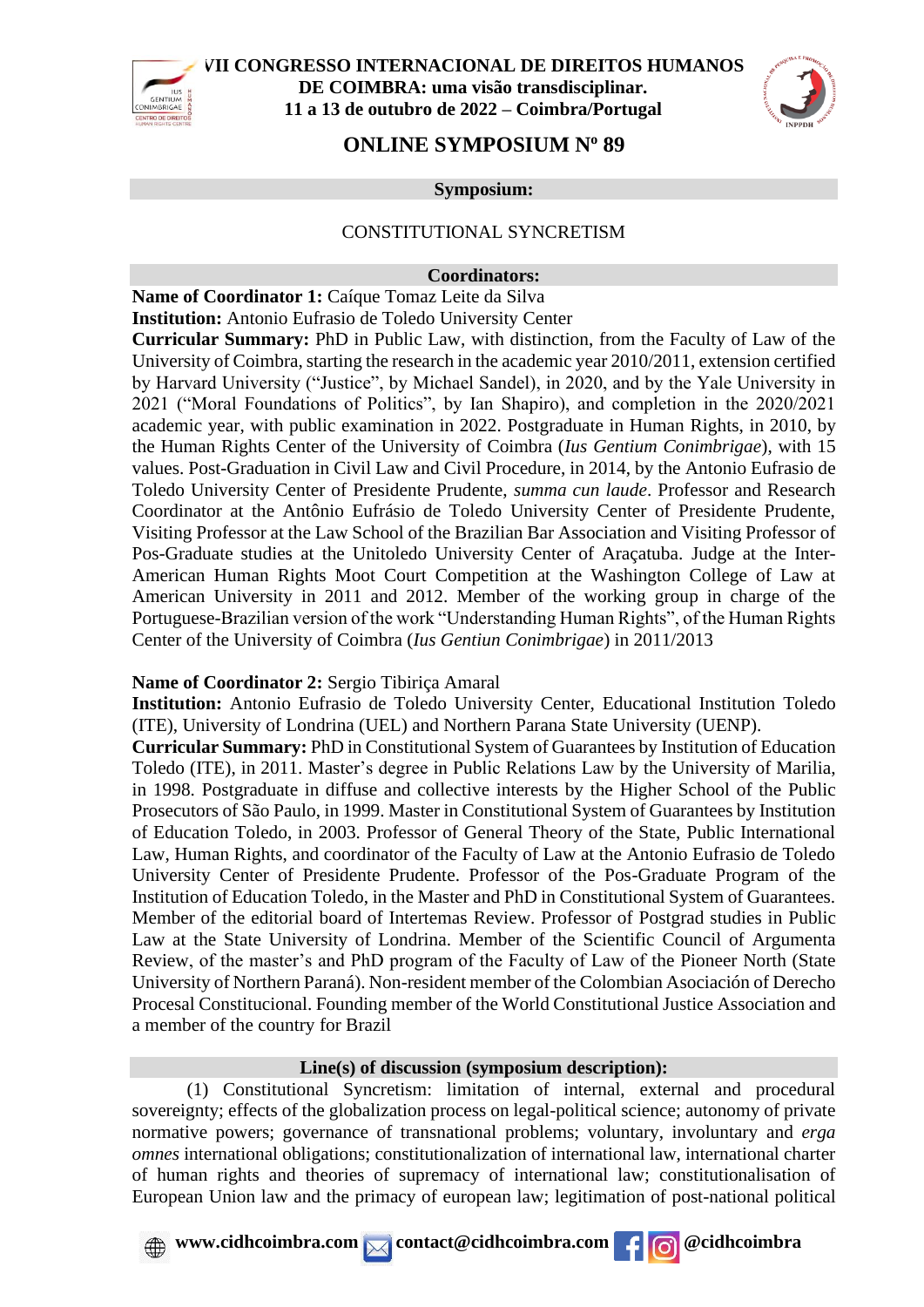



institutions, administrative and global citizenship; global constitutional theories; constitutional pluralism, interconstitutionalism, transconstitutionalism and non-hierarchical theories of public law, judicial realization of post-national law.

(2) Constitutional Process: normative, procedural and institutional instruments for the realization of constitutional rights and guarantees in Brazil and Latin America; constitutional actions and the discipline of its procedure; incorporation into the constitutions of international treaties; constitutionality and conventionality control; jurisprudence of the Inter-American system of protection of human rights and its dialogue with the control of constitutionality in the Supreme Court.

> **Languages of abstracts that will be accepted for presentation: Portuguese (X) English (X) Spanish (X)**



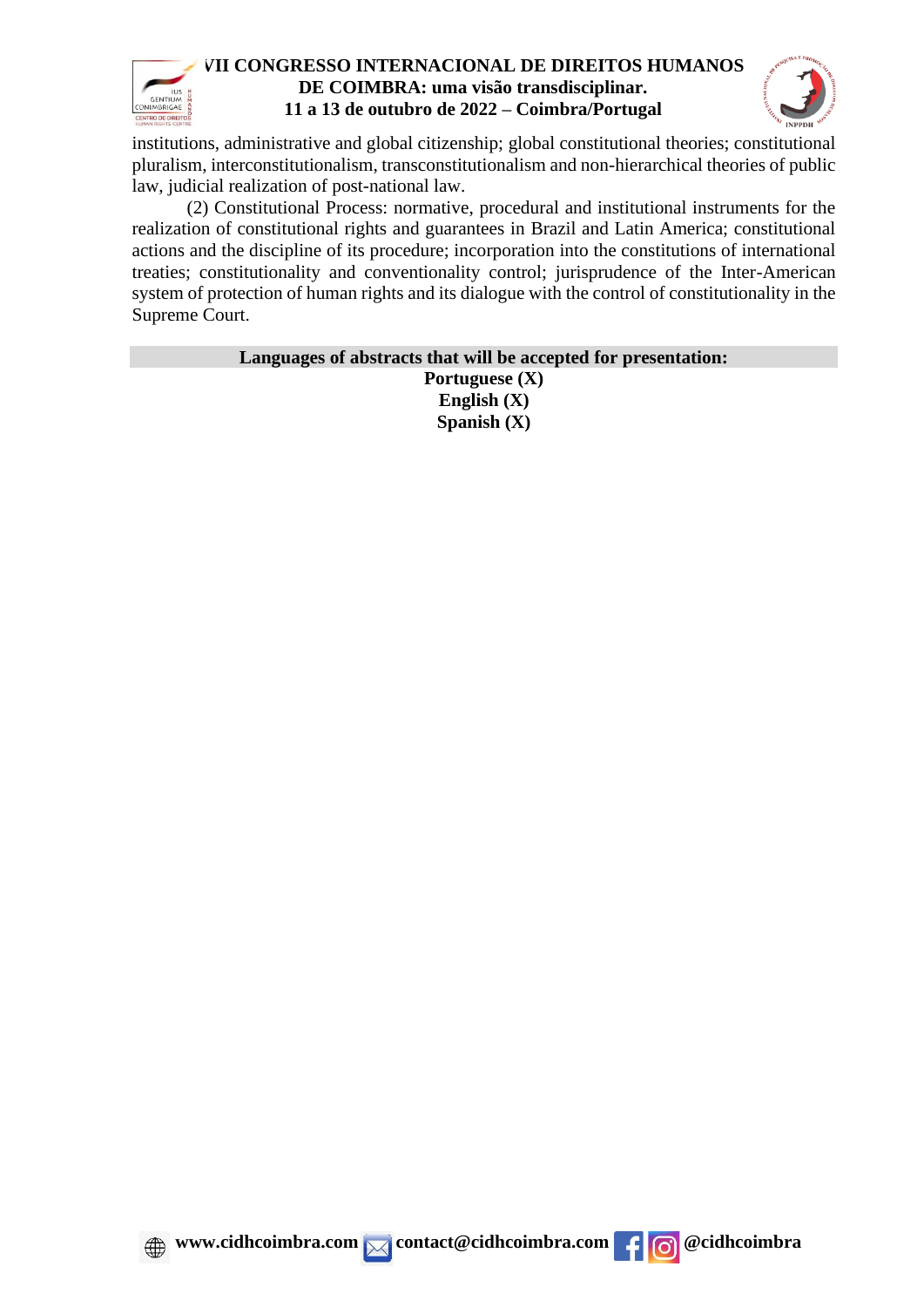



# **SIMPOSIO EN LÍNEA N<sup>o</sup> 89**

**Simposio:**

#### SINCRETISMO CONSTITUCIONAL

#### **Coordinadores:**

**Nombre del Coordinador 1:** Caíque Tomaz Leite da Silva **Vinculación Institucional:** Centro Universitario Antonio Eufrasio de Toledo **Resumen curricular:** Doctor en Derecho Público, con distinción, por la Facultad de Derecho de la Universidad de Coimbra, con inicio de investigación en el año académico 2010/2011, extensión certificada por la Universidad de Harvard ("Justicia", por Michael Sandel), en 2020, y Universidad de Yale, en 2021 ("Fundamentos morales de la política", por Ian Shapiro), y conclusión en el año escolar 2020/2021, con examen público en 2022. En 2010 completó el Posgrado en Derechos Humanos en el Centro de Derechos Humanos de la Universidad de Coimbra (*Ius Gentium Conimbrigae*), con 15 puntos. En 2014, completó el Postgrado en Derecho Civil y Procesal Civil en el Centro Universitario Antonio Eufrasio de Toledo en Presidente Prudente, *summa cun laude*. Profesor Titular e Investigador Coordinador del Centro Universitario Antonio Eufrasio de Toledo en Presidente Prudente, Profesor invitado en la Escuela Superior de Abogacía de la Asociación Brasileña de Abogados y Profesor invitado del Programa de Posgrado del Centro Universitario Unitoledo de Araçatuba. Fue juez en el concurso de juicio simulado de la Corte Interamericana de Derechos Humanos, en la Facultad de Derecho de Washington en la Universidad Americana en 2011 y 2012. Formó parte del grupo de trabajo a cargo de la versión luso-brasileña de la obra "Entendiendo los Derechos Humanos", del Centro de Derechos Humanos de la Universidad de Coimbra (*Ius Gentiun Conimbrigae*), en 2011/2013

## **Nombre del Coordinador 2:** Sergio Tibiriça Amaral

**Vinculación Institucional:** Centro Universitario Antonio Eufrasio de Toledo, Institución Educativa Toledo (ITE), Universidad de Londrina (UEL) y Universidad Estadual del Norte de Paraná (UENP)

**Resumen curricular:** Doctor en Sistema Constitucional de Garantías por la Institución Educativa Toledo (ITE), en 2011. Máster en Derecho de las Relaciones Públicas por la Universidad de Marilia, en 1998. Especialista en intereses difusos y colectivos por la Escuela Superior del Ministerio Público de São Paulo, en 1999. Máster en Sistema Constitucional de Garantías por la Institución Educativa Toledo, en 2003. Profesor de Teoría General del Estado, Derecho Internacional Público, Derechos Humanos y coordinador de la Facultad de Derecho del Centro Universitario Antonio Eufrasio de Toledo en Presidente Prudente. Profesor del Programa de Posgrado de la Institución Educativa Toledo, en la Maestría y Doctorado en Sistema Constitucional de Garantías. Miembro del consejo editorial de Revista Intertemas. Profesor de la Especialización en Derecho Público de la Universidad Estatal de Londrina. Miembro del Consejo Científico de la Revista Argumenta, del programa de maestría y doctorado de la Facultad de Derecho de Norte Pioneiro (Universidad Estatal do Norte do Paraná). Miembro no residente de la Asociación Colombiana de Derecho Procesal Constitucional. Miembro fundador de la Asociación Mundial de Justicia Constitucional y miembro por Brasil

### **Línea (s) de discusión (descripción del Simposio):**

(1) Sincretismo Constitucional: limitación de la soberanía interna, externa y procesal; los efectos del proceso de globalización en la ciencia jurídico-política; la autonomía de los

**A** www.cidhcoimbra.com contact@cidhcoimbra.com for @cidhcoimbra